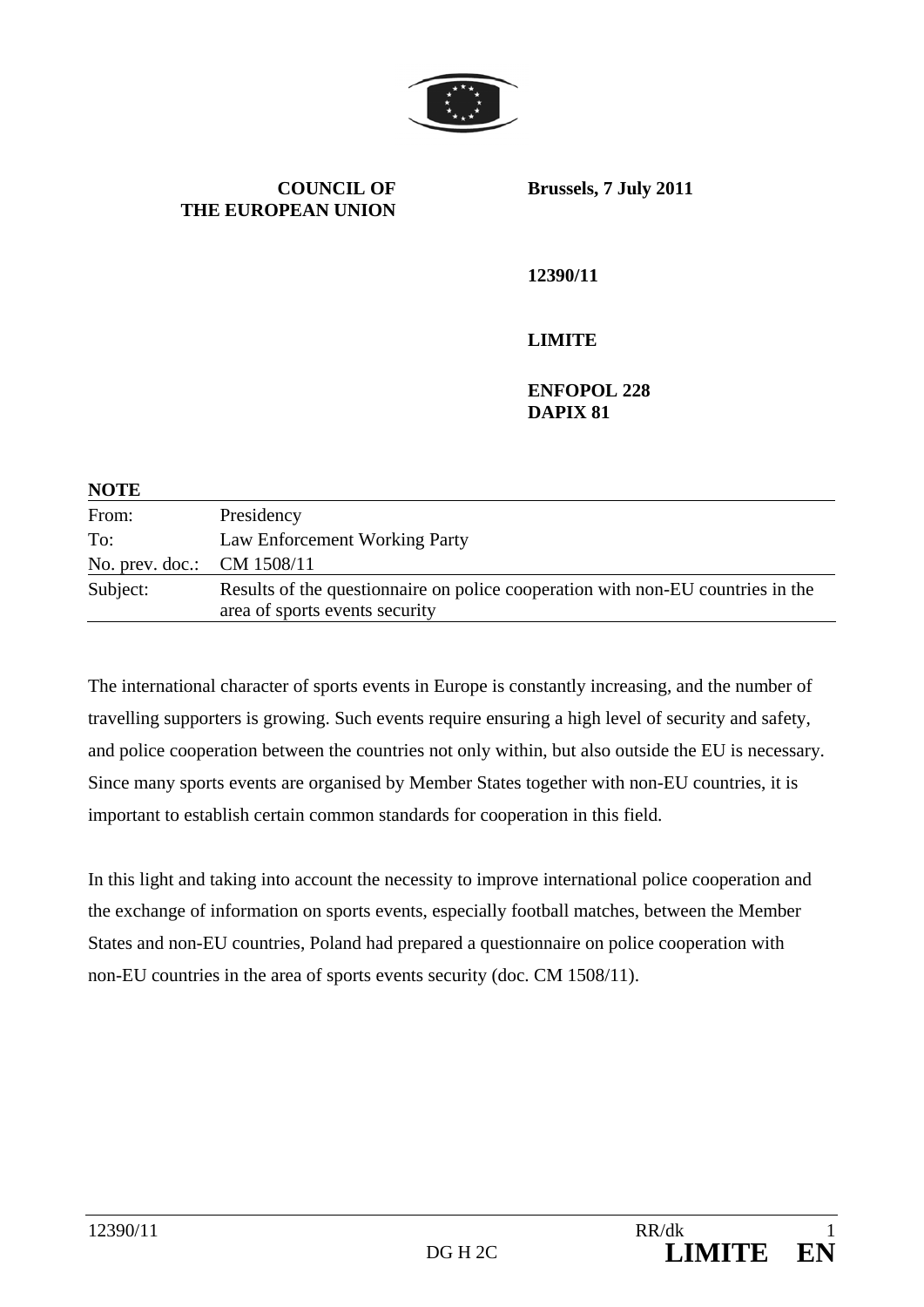The questionnaire consisted of 21 questions and was distributed to 35 addressees, including 27 Member States, 7 non-EU countries - Switzerland (CH), Croatia (HR), Turkey (TR), Serbia (RS), Russia (RU), Ukraine (UA), Israel (IL), and Europol.

Replies were received from 30 countries (AT, BE, BG, CY, CZ, DK, EE, FI, FR, ES, NL, LT, LU, LV, MT, DE, PT, RO, SK, SI, SE, UK, HU, IT, PL, CH, HR, TR, RS, UA) and from Europol.

The overview of these replies is set out in annex. On this basis, the Presidency would like to propose to include certain amendments to the Council Resolution of 3 June 2010 concerning an updated handbook with recommendations for international police cooperation and measures to prevent and control violence and disturbances in connection with football matches with an international dimension, in which at least one Member State is involved<sup>1</sup> – hereinafter: "the Football Handbook" - concerning the police cooperation with non EU-countries ensuring security at sports events, especially football matches.

The results of the questionnaire could be also useful for further research in this field and could encourage continuous interest on this subject.

 **1** OJ C 165, 24.6.2010, p. 1.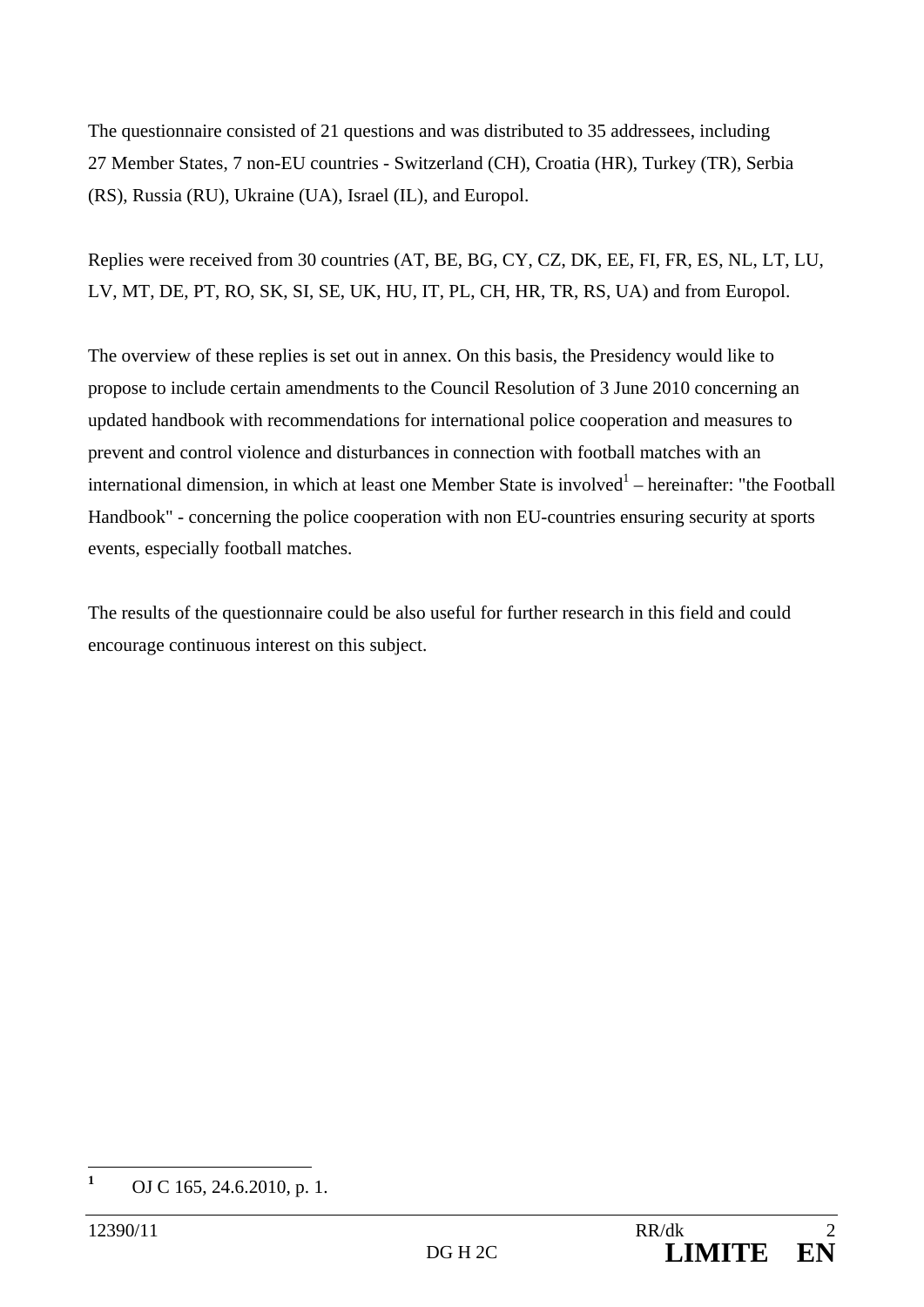# **OVERVIEW OF THE REPLIES TO THE QUESTIONNAIRE ON POLICE COOPERATION WITH NON-EU COUNTRIES IN THE AREA OF SPORTS EVENTS SECURITY**

**Almost all National Football Information Points (NFIPs) cooperate and exchange information both with Member States' NFIPs and contact points in non-EU countries**. Only two countries cooperate and exchange information merely with the Member States' NFIPs.

Apart from NFIPs, **9 countries** (FI, NL, LU, LV, SK, SI, IT, TR, RS) **also have other contact points** responsible for police cooperation and exchange of information concerning safety and security at sports events with an international dimension.

**In 26 countries** (AT, BE, BG, CY, CZ, DK, EE, FI, FR, ES, NL, LT, LV, DE, PL, PT, RO, SK, SI, SE, HU, IT, CH, HR, RS, UA) **the tasks of NFIPs are not limited to the exchange of information in relation to football matches**. They also exchange information concerning security issues in relation to the following sports events: basketball, volleyball, handball, ice and field hockey, water sports, skiing, tennis, athletics, etc. However, the range of information exchanged concerning these sport disciplines depends on the request and on the level of risk connected with such sports events. 4 NFIPs (UK, LU, MT, TR) carry out their tasks in relation to football matters only.

**Most NFIPs are also responsible for exchanging information in relation to the Olympic Games** (AT, BE, BG, CZ, DK, EE, FR, LV, DE, PL, PT, RO, SI, HU, IT, CH, HR, TR, RS, UA and Europol). Only 8 countries do not exchange information about this kind of events (FI, ES, NL, LT, LU, MT, SK, UK).

**Almost all NFIPs have been involved in international police cooperation with non-EU countries** (AT, BE, BG, CY, CZ, DK, EE, FI, FR, ES, NL, LT, LU, DE, PL, PT, RO, SK, SI, ES, SE, UK, IT, CH, HR, TR, RS, UA and Europol). Only 2 countries (LV, MT) have never carried out this kind of cooperation.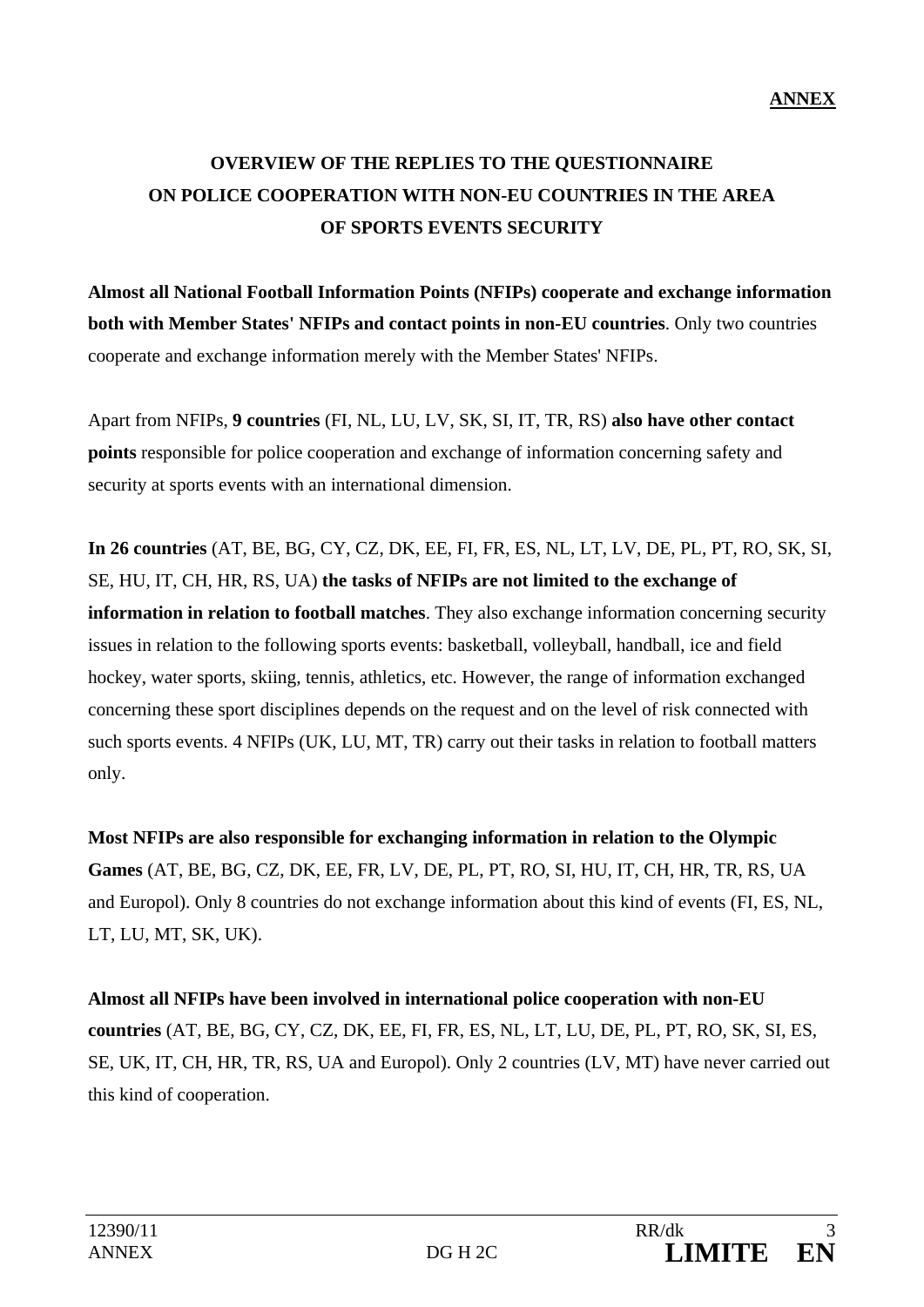**In most cases, the NFIP channel is used for exchanging information with non-EU countries**. However, when there is no NFIP or other contact point there, information is exchanged through Interpol or Europol channels. In a few cases, respective embassies and liaison officers are involved for this purpose.

**When cooperating with non-EU countries, information is usually exchanged on the basis of the "Football Handbook1 "** (AT, BE, BG, CY, CZ, DK, EE, FI, FR, ES, NL, IT, LT, PL, PT, RO, SK, SI, SE, CH, TR, RS). In the case of Ukraine, where the NFIP has been just created, information is exchanged through Interpol channel.

On the basis of the "Football Handbook" NFIPs exchange information regarding:

- supporters (general information regarding their categories, means of transport, accommodation, meeting places, use of pyrotechnics, behaviour, attitude towards police and stewards; clubs/football associations (AT); media cooperation and foreign police deployment (NL); alcohol and drugs, clothes and emblems (PL); relationships with other fan clubs (SK); football teams' contact data (SE); personal data (HU, HR));
- strategic and tactical information.

**17 countries** (CY, CZ, DK, FI, FR, NL, LT, LV, LU, MT, PL, PT, RO, HU, IT, HR, TR) **have not exchanged personal data with non-EU countries.** 

**13 countries** (AT, BE, BG, EE, ES, DE, SK, SI, SE, UK, CH, RS, UA) **and Europol have exchanged such data with the following non-EU countries**: CH, HR, TR, RS, RU, Belarus (BY), FYROM (MK), Japan (JP).

The following data about supporters has been exchanged: name and surname, ID, home address, information about stadium ban. Information about nickname (BG, ES, SI, SE, RS and Europol) or photos (BE, BG, SE, RS and Europol) has been exchanged occasionally. Moreover, NFIPs have exchanged information about behaviour, crimes records, date and place of birth (DE, UK) and other necessary information for police services.

 **1** OJ C 165, 24.6.2010, p. 1.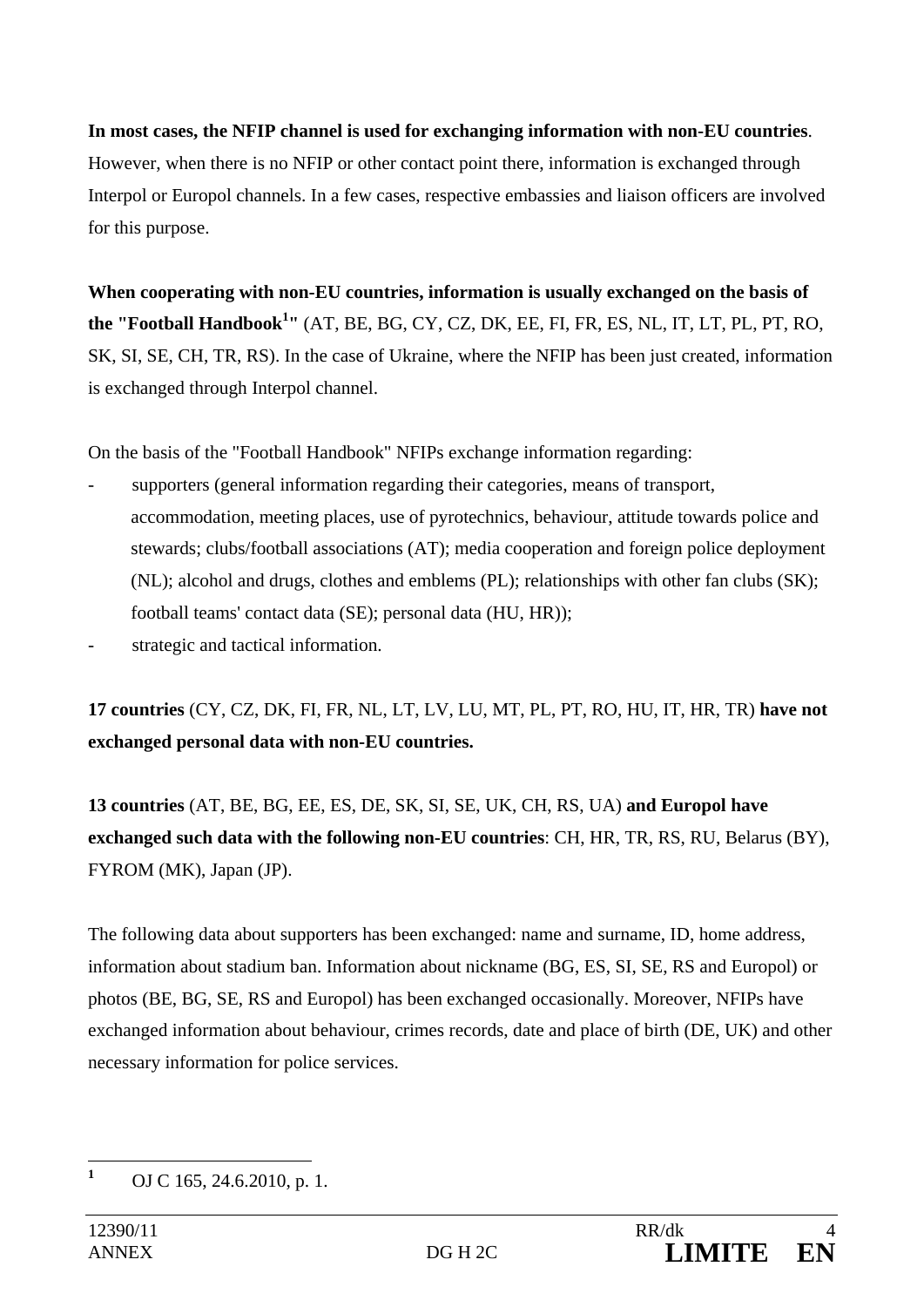Methods of data exchange vary, however, mostly e-mails and liaison officers are used for this purpose as well as the Interpol I-24/7 channel while respecting the relevant data protection legislation. Some countries use a dedicated website or secure e-mails.

**The biggest obstacle identified by all countries as regards cooperation with non-EU countries is the lack of NFIPs or other contact points** responsible for security issues in connection with sports events in some of them. If there is no NFIP, information is exchanged through Interpol channel, and then a reply is received with a delay.

**According to most countries, the best solution to this problem is to establish NFIPs in those countries or designate other contact points** responsible for security of sports events. Furthermore, police cooperation aiming to ensure the security at sports events, e.g. study visits or use of spotters should be promoted.

### **As regards best practices regarding facilitating cooperation with non-EU countries, most responders suggest**:

- to promote establishing NFIPs or other contact points dedicated to sports events in non-EU countries,
- to cooperate and exchange information by using spotters and liaison officers,
- to use the NFIP website,
- to prepare a Memorandum of Understanding in an early stage in connection with major sport (football) tournaments.

**As regards joint supportive actions in cooperation with non-EU countries, 22 countries** (AT, BE, CZ, DK, EE, FI, FR, ES, NL, DE, PT, RO, SK, SI, SE, UK, IT, HU, CH, HR, TR, UA) **and Europol have carried out such actions** (joint police operations, deployment of spotters, etc).

**Joint supportive actions with non-EU countries are usually based on bilateral agreements and other legal acts**, depending on the needs (AT, BE, CZ, DK, EE, FR, ES, NL, DE, PT, SK, SE, UK, IT, HU, SI, CH, HR, TR, UA and Europol). Sometimes, this kind of cooperation is carried out on the basis of a direct request from a country concerned, which is consistent with the "Football Handbook".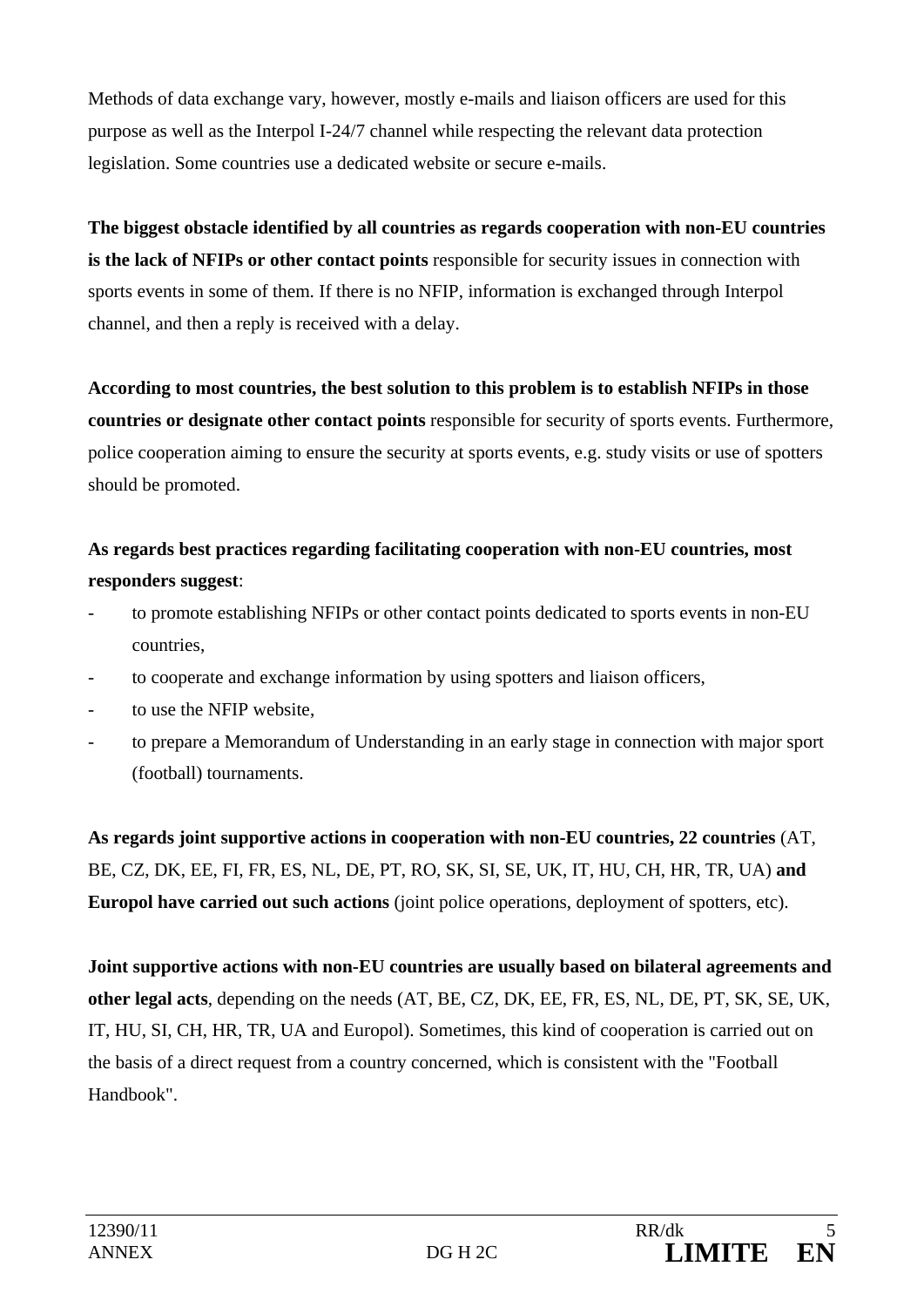In most cases, bilateral agreements signed by individual countries for specific actions in connection with particular events have been used: e.g. Memorandum of Understanding in the case of EURO 2008. **In some cases, especially regarding the regular football tournaments such as Champions League, Europa League, other football tournaments with international football clubs, the direct requests from countries concerned were taken into account.** Joint supportive actions were also based on Police Act (RS) or ad-hoc agreements between Ministers of Interior (RO).

A few countries indicated that a bilateral agreement or a Memorandum of Understanding could provide a proper legal base to govern cooperation between Member States and non-EU countries in the field of security at sports events.

According to some countries (BE, BG, CY, PO, PL, RO, ES, SE, HU, UA), certain general aspects regarding cooperation with non-EU countries (such as basic standards, recommendations) could be included in the "Football Handbook", but it would not provide a legal basis for this kind of cooperation.

**In the opinion of almost all the countries, a document providing guidelines on the cooperation with non-EU countries in the area of security at sports events should contain the following elements**:

- scope of cooperation,
- type of exchanged information,
- means of data exchange,
- terms of cooperation,
- division of tasks between various entities.
- elements of common standards of data protection.

Other information could also be included in such a document: information about the sending and hosting countries of the police delegation (operational support), handling of the media.

## **Some countries also pointed out that these items are already included in the "Football Handbook".**